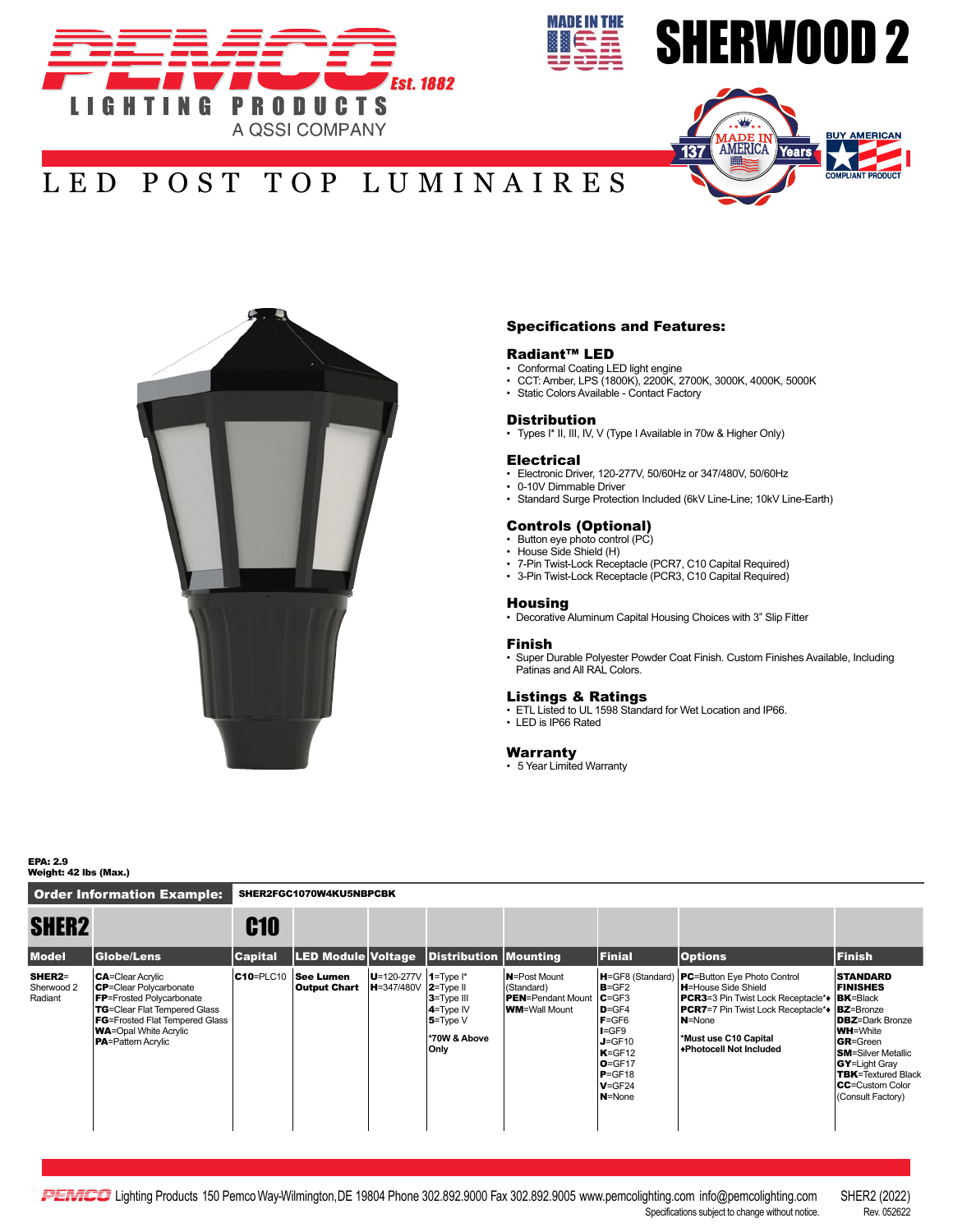



# LED POST TOP LUMINAIRES

# Photometric Data



**MADE IN THE** 

## RADIANT™ **LED LIGHT ENGINE SPECIFICATIONS:**

| <b>Lumen Output for Sherwood 2 with Clear Lens</b> |                   |                    |        |        |        |        |  |  |  |  |  |
|----------------------------------------------------|-------------------|--------------------|--------|--------|--------|--------|--|--|--|--|--|
| <b>CCT</b>                                         | <b>LED Module</b> | <b>Input Watts</b> | Type 2 | Type 3 | Type 4 | Type 5 |  |  |  |  |  |
|                                                    | 40W5K             | 40                 | 4429   | 4437   | 4285   | 4526   |  |  |  |  |  |
|                                                    | 50W5K             | 50                 | 5491   | 5493   | 5286   | 5539   |  |  |  |  |  |
| <b>5K</b>                                          | 60W5K             | 60                 | 6100   | 5989   | 5878   | 6265   |  |  |  |  |  |
|                                                    | <b>70W5K</b>      | 70                 | 6318   | 6451   | 6335   | 6710   |  |  |  |  |  |
|                                                    | 80W5K             | 80                 | 7221   | 7372   | 7240   | 7669   |  |  |  |  |  |
|                                                    | 90W5K             | 90                 | 8123   | 8294   | 8145   | 8628   |  |  |  |  |  |
|                                                    | 40W4K             | 40                 | 4274   | 4282   | 4135   | 4367   |  |  |  |  |  |
|                                                    | 50W4K             | 50                 | 5298   | 5301   | 5101   | 5345   |  |  |  |  |  |
| 4K                                                 | 60W4K             | 60                 | 5887   | 5779   | 5672   | 6046   |  |  |  |  |  |
|                                                    | 70W4K             | 70                 | 6097   | 6225   | 6113   | 6475   |  |  |  |  |  |
|                                                    | 80W4K             | 80                 | 6968   | 7114   | 6986   | 7400   |  |  |  |  |  |
|                                                    | 90W4K             | 90                 | 7839   | 8003   | 7860   | 8326   |  |  |  |  |  |
|                                                    | <b>40W3K</b>      | 40                 | 4119   | 4126   | 3985   | 4209   |  |  |  |  |  |
|                                                    | 50W3K             | 50                 | 5106   | 5109   | 4916   | 5152   |  |  |  |  |  |
| 3K                                                 | 60W3K             | 60                 | 5673   | 5570   | 5466   | 5826   |  |  |  |  |  |
|                                                    | <b>70W3K</b>      | 70                 | 5876   | 6000   | 5892   | 6241   |  |  |  |  |  |
|                                                    | 80W3K             | 80                 | 6715   | 6856   | 6733   | 7132   |  |  |  |  |  |
|                                                    | 90W3K             | 90                 | 7555   | 7713   | 7575   | 8024   |  |  |  |  |  |
|                                                    | 40W27K            | 40                 | 4037   | 4044   | 3905   | 4125   |  |  |  |  |  |
|                                                    | <b>50W27K</b>     | 50                 | 5004   | 5006   | 4818   | 5049   |  |  |  |  |  |
| <b>27K</b>                                         | 60W27K            | 60                 | 5560   | 5458   | 5357   | 5710   |  |  |  |  |  |
|                                                    | 70W27K            | 70                 | 5758   | 5880   | 5774   | 6116   |  |  |  |  |  |
|                                                    | 80W27K            | 80                 | 6581   | 6719   | 6598   | 6990   |  |  |  |  |  |
|                                                    | 90W27K            | 90                 | 7403   | 7559   | 7423   | 7863   |  |  |  |  |  |

\*\*15% LLF for Frosted Lens\*\*;

\*\*20% LLF for White/Opal Lens\*\*

Contact factory for Amber, LPS or 2200K Lumen Output.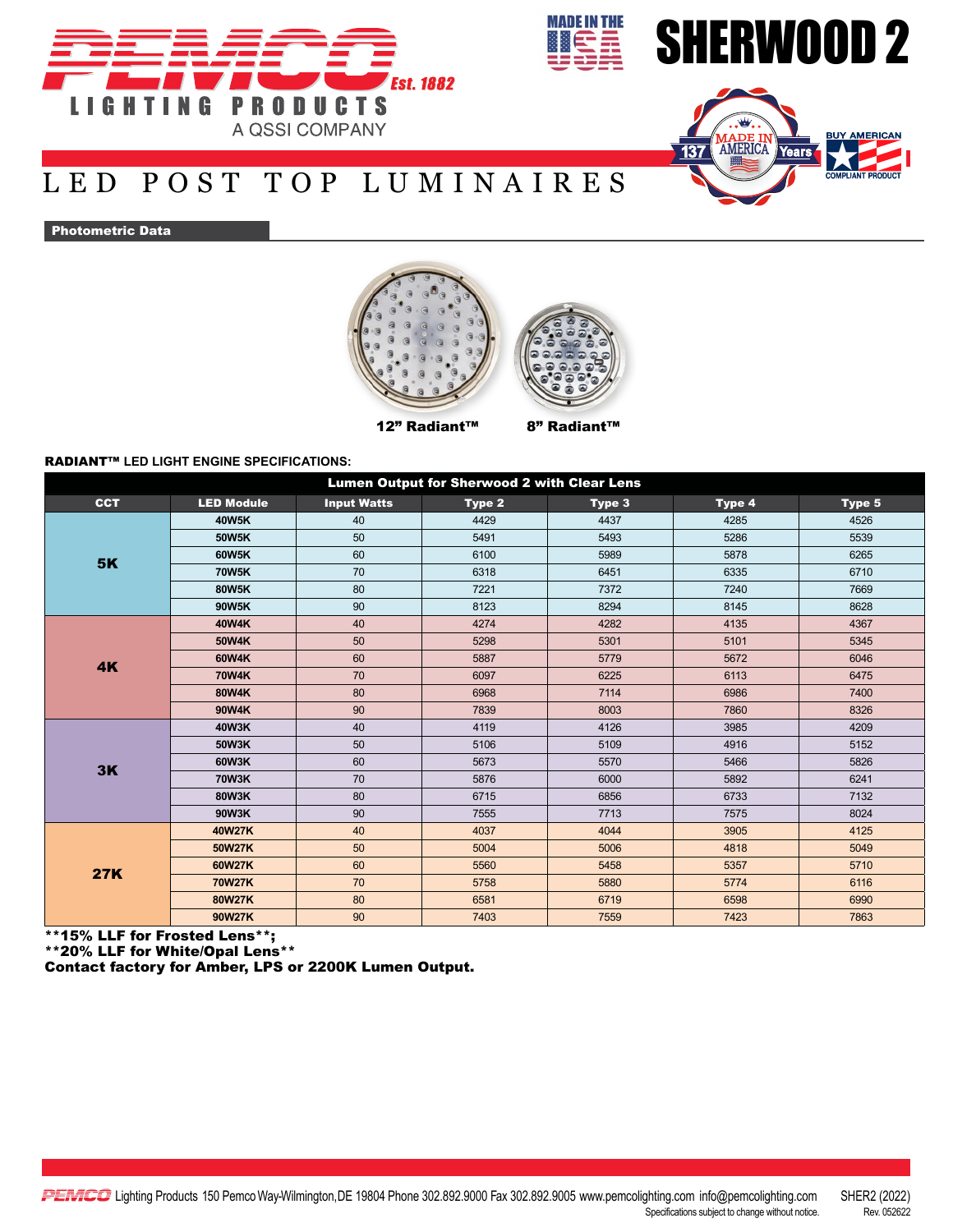



# LED POST TOP LUMINAIRES

Capitals



PLC10 - 10 1/4" High

Fixture Finials











**MADE IN THE** 

GF6 (Cast) - 4"













GF10 - 3.5" GF12 - 2.75" GF17 - 4" GF18 - 2.75" GF24 - 4.75"



GF8 - 4" GF9 - 4.25"